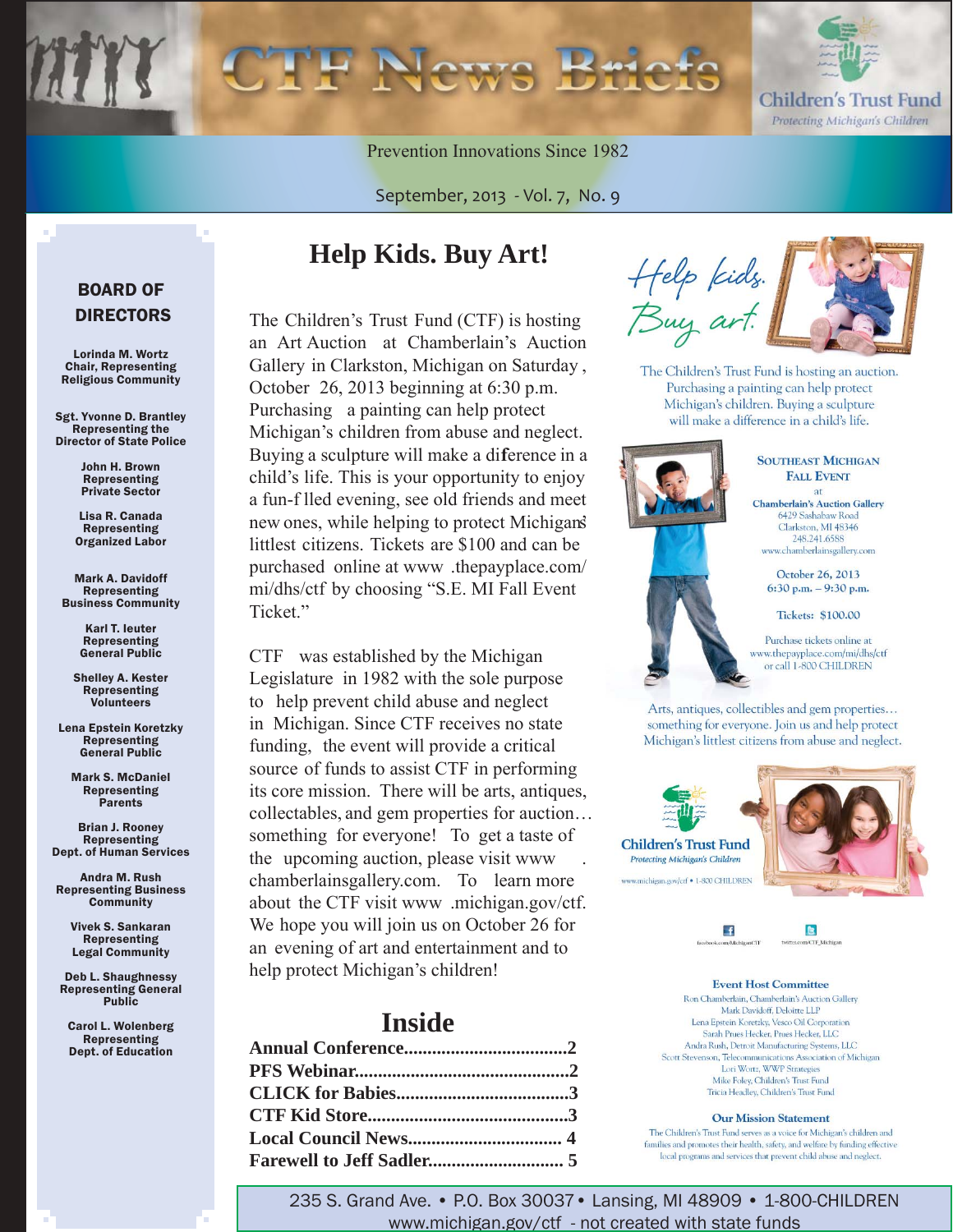

# **32nd Annual Child Abuse and Neglect Conference**

On October 28-29, 2013, the University of Michigan and the Children's Trust Fund will co-sponsor the 32nd Annual Child Abuse and Neglect Conference. The conference will be held at the Inn at St. John's in Plymouth, Michigan. Keynote speakers include Tricia Bent-Goodley, Martin Finkel, and Olga Trujillo. In addition, 30 workshops will be conducted on topics related to the prevention, treatment, and assessment of child abuse and neglect.

The Children's Trust Fund will cover the registration costs for one person from each direct services grant and local council to attend this conference. To register online, go to [https://www.regonline.com/Register/Checkin.](https://www.regonline.com/Register/Checkin.aspx?EventID=1270534&lbrd=1&rtypeid=754350) [aspx?EventID=1270534&lbrd=1&rtypeid=754350.](https://www.regonline.com/Register/Checkin.aspx?EventID=1270534&lbrd=1&rtypeid=754350) More information about the event can be found in the conference brochure at http://canconferenceuofm.org/downloads\_current/brochure.pdf.

# **PFS Outcomes Data Webinar**

On October 3, CTF will host a Webinar to help support programs that use the Protective Factors Survey (PFS). Registration information will be provided soon.

**What:** "Understanding and Using Protective Factors Survey (PFS) Outcomes Data"

**When:** Thursday, October 3, 1:00 - 2:30 p.m.

Presenter: Alicia Luckie, FRIENDS National Resource Center for CBCAP

**Why:** To develop capacity to better understand PFS data results and to make decisions for program improvements. The Webinar will explore the following questions: How do we analyze PFS data after it has been collected? How do we interpret and share results?

If you are a CTF grantee and are using the PFS as a measurement tool, we strongly encourage you to attend this Webinar. Please contact CTF with any questions.

# **Partner Events**

**Pathway, MI** will host its Party for Pathways on September 28, 2013 at the Macatawa Bay Yacht Club in Holland, Michigan. This fun evening will support Pathways, MI. Contact Roz Nienhuis at 616-403-5949 for more information.

**CARE House of Oakland County** will hold its CARE Night Charity Ball on October 12, 2013, at the Townsend Hotel in Birmingham, Michigan. Kara DioGuardi will present a private concert.

**Child Advocacy** will host its Mother Daughter Conference 2013 on October 26, 2013 at St. Mary School in Alma, Michigan from 9:30 a.m. – 1:00 p.m. For more information, contact 989-463-1422.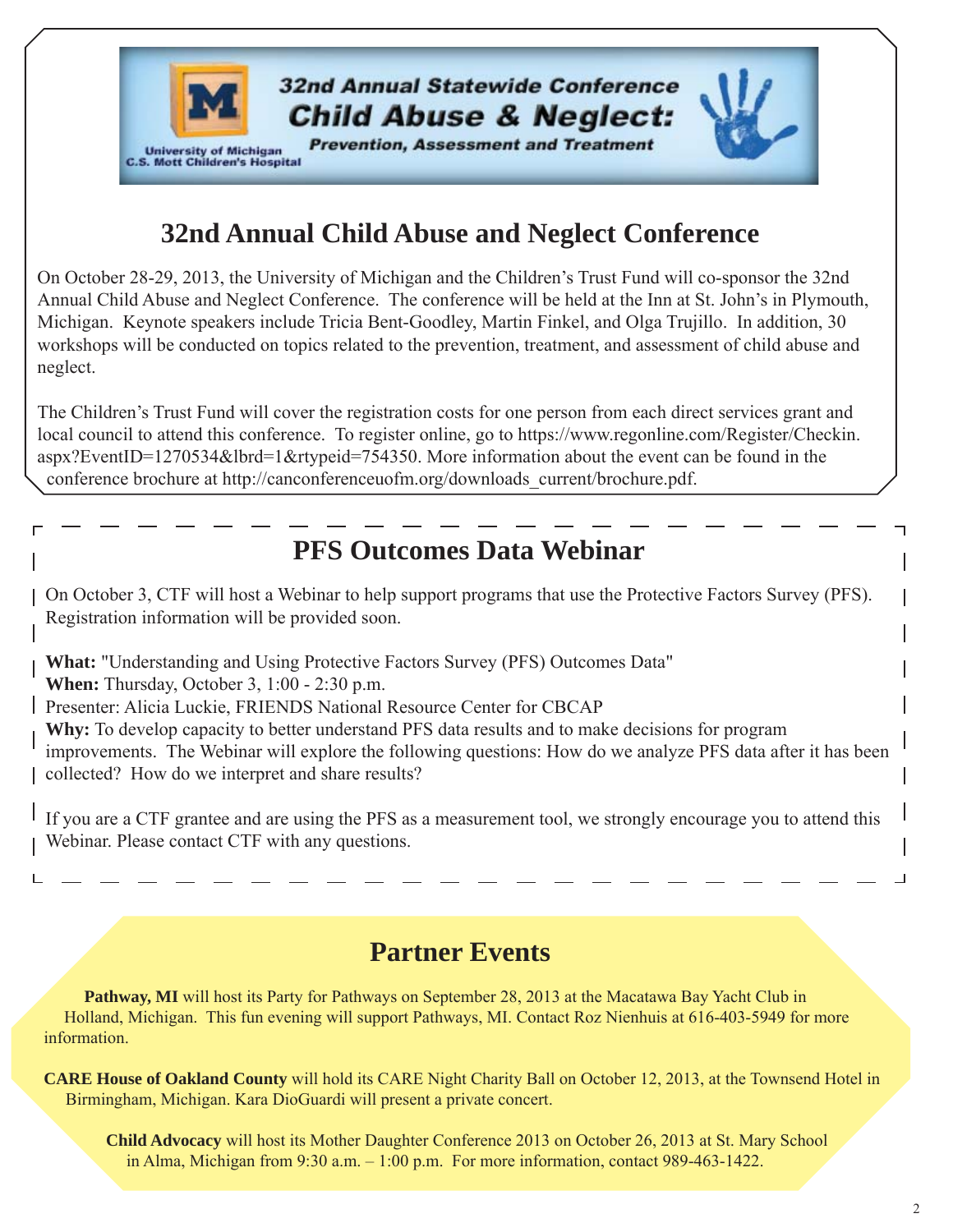# **CLICK for Babies**

As a result of the success of the Shaken Baby Syndrome (SBS) prevention project in Southeast Michigan, CTF was invited by the National Center on Shaken Baby Syndrome to participate in the CLICK for Babies nationwide campaign to raise awareness for SBS prevention. The campaign in Michigan collected over 800 purple knitted infant caps that were donated from the community and other states. A quote from a grandparent in Florida aff rms the critical work in raising awareness about shaken baby syndrome prevention.

"I am sending these purple hats to help the Click for Babies Cause. I am a grandmother of a baby girl who was shaken and dropped at three weeks old. She has partial paralysis due to her spinal cord injury. We are Michiganders who live in Florida now. We hope and pray these help and this year's goal is met. May God bless this cause."



# **Children's Trust Funds Kids Store**

The Children's Trust Fund is excited to announce the launching of its newly updated kids store.

Now offering exclusive CTF logo merchandise!

New Kids Store items include water bottles, cloth grocery bags, 100% cotton polo shirts and t-shirts, portfolios, pinwheel lapel pins, our one-of- kind kid pins, and many more items. We are also showcasing an 18" (solid) sterling silver pinwheel necklace. The pinwheel is recognized as the national symbol for child abuse and neglect prevention.

These items are great for every budget and everyone. All proceeds go directly to CTF to help prevent child [maltreatment in Michigan. To preview all of the Kids Store items or to place an order visit http://media.](http://media.state.mi.us/michiganestore/public/categorydisplay.aspx?categoryId=8) state.mi.us/michiganestore/public/categorydisplay.aspx?categoryId=8. or call 1-800-CHILDREN.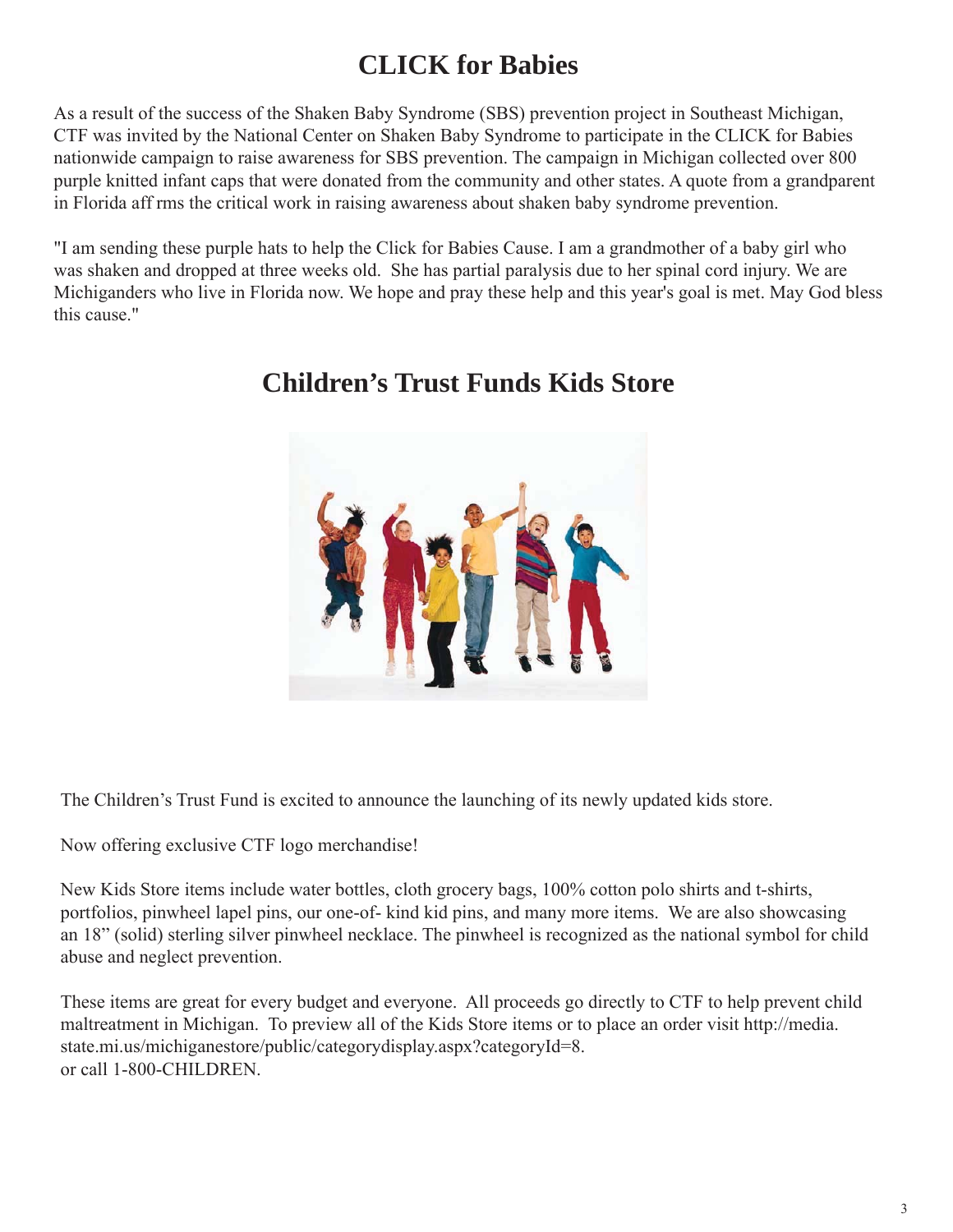# **Local Council News**

When we think of September, we tend to think of an end to summer, the beginning of a new school year, and fresh apple cider. But did you know that September is also National Safe Sleep Month?

Since 2010, 516 babies have died in Michigan due to sleep-related deaths. This year alone, 90 babies have lost their lives. Sleep related deaths are the third leading reason infants die in Michigan. These infants are suffocating and/or being strangled because their sleep environments are dangerous. Cribs (as well as other sleep environments) containing blankets, toys, bumper pads and other items pose a potential hazard. Likewise, cosleeping with another adult or child, and baby sleeping on its stomach or side, are potentially fatal scenarios.

The good news is that these tragic events are preventable. In 2011, the American Academy of Pediatrics issued guidelines for Infant Sleep Safety & Sudden Unexplained Infant Death (SUID) risk reduction. They are:

- o Always place your baby on his or her back for every sleep time.
- o Always use a firm sleep surface. Car seats and other sitting devices are not recommended for routine sleep.
- o The baby should sleep in the same room as the parents, but not in the same bed (room-sharing without bed-sharing).
- o Keep soft objects or loose bedding out of the crib. This includes pillows, blankets, bumper pads, stuffed toys and any clutter.
- o Wedges and positioners should not be used.
- o Pregnant women should receive regular prenatal care.
- o Don't smoke during pregnancy or after birth.
- o Breastfeeding is recommended.
- o Offer a pacif er at nap time and bed time.
- o Avoid covering the infant's head or overheating.
- o Do not use home monitors or commercial devices marketed to reduce the risk of SIDS.
- o Infants should receive all recommended vaccinations.
- o Supervised, awake tummy time is recommended daily to facilitate development and minimize the occurrence of positional plagiocephaly (flat heads).

Saving our babies from this type of tragedy is as simple as "ABC". Baby needs to be Alone, on his or her Back, and in a Crib. For additional information (including a toolkit to assist your organization's Safe Sleep endeavors) please visit the State of Michigan Safe Sleep website at www.michigan.gov/safesleep and/or contact the Children's Trust Fund at 517-373-4320.

A number of CTF Local Councils are actively engaged in Safe Sleep programming. The Barry, Bay, Branch, Livingston, Saginaw and Washtenaw Local Councils are teaching middle and high school children about the importance of Safe Sleep practices. This information will not only assist teens as they baby sit but will stay with them into adulthood. Peer group messaging is important for this age group and can be an opportunity for teens to positively inf uence others on the importance of Safe Sleep practices. Other Safe Sleep programming supported by Local Councils includes distributing Safe Sleep information at community events and to new parents; posting billboards; distributing sleep sacs and/or Pack and Plays; community awareness sessions; new parent education classes; and train-the-trainer sessions to health care professionals and community educators.

We all need to take action to play a role in the prevention of infant suffocation due to unsafe sleeping practices. During September, please take time to spread the Safe Sleep message!